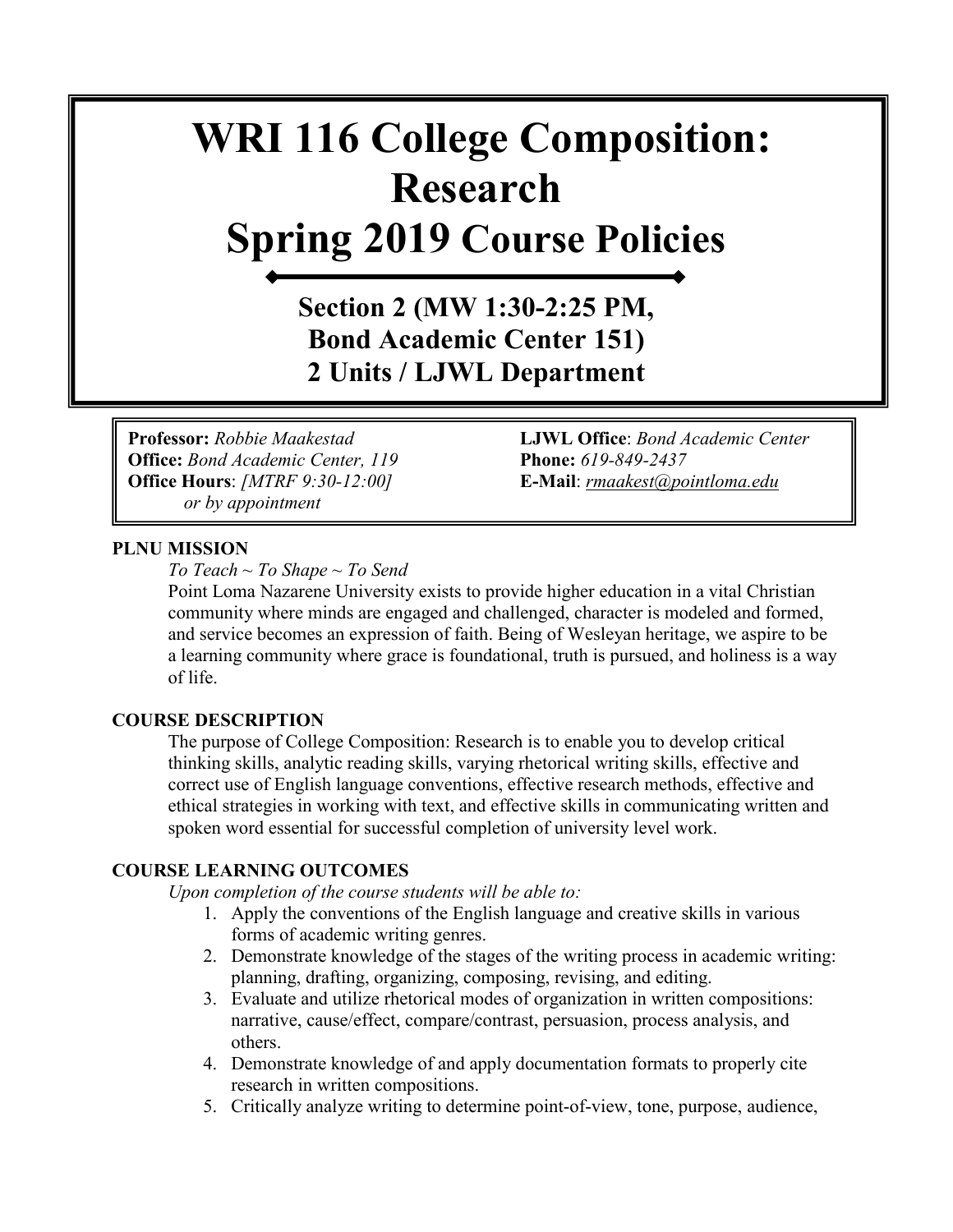and theme to enable reflection and response in written compositions.

6. Evaluate and examine differing perspectives; evaluate and locate the points of agreement and disagreement and the strengths and weaknesses of the argument.

# **GENERAL EDUCATION**

WRI 116 is one of the components of the General Education Program at Point Loma Nazarene University, under the category of "Developing Cognitive Abilities." By including this course in a common educational experience for undergraduates, the faculty supports the pursuit of personal awareness and skill development, focusing on the analytical, communication, and quantitative skills necessary for successful living in modern society.

# **REQUIRED TEXTS**

*From Inquiry to Academic Writing* by Stuart Greene and April Lidinsky, 4th ed. **ISBN-13:** 978-1319071240

Additional readings will be posted to Canvas (you'll need to print these out, read them, annotate them, and bring them with you to class the day they are due).

Please bring a notebook and writing utensil to each class to take notes, as well as the textbook and any additional printed readings.

# **COURSE REQUIREMENTS**

*Reading*:

Dates for the readings are clearly indicated on the schedule. Complete all reading prior to the class session when the text will be discussed.

*Discussion*:

The success of the course will be directly related to the quality of daily discussions. Each of you must feel comfortable contributing to discussions. And each of you should bring any questions you have about the reading to our attention during the course of our discussions.

*Attendance*:

Regular and punctual attendance at all classes is considered essential to optimum academic achievement. If the student is absent from more than 10 percent of class meetings [for this course, that's 2 class periods], the faculty member can file a written report which may result in de-enrollment. If the absences exceed 20 percent [for this course, that's 4 class periods], the student may be de-enrolled without notice until the university drop date or, after that date, receive the appropriate grade for their work and participation. See [Academic Policies](http://catalog.pointloma.edu/content.php?catoid=18&navoid=1278) in the Undergraduate Academic Catalog.

# **FINAL EXAMINATION POLICY**

Successful completion of this class requires taking the final examination **on its scheduled day**. The final examination schedule is posted on the [Class Schedules](http://www.pointloma.edu/experience/academics/class-schedules) site. No requests for early examinations or alternative days will be approved.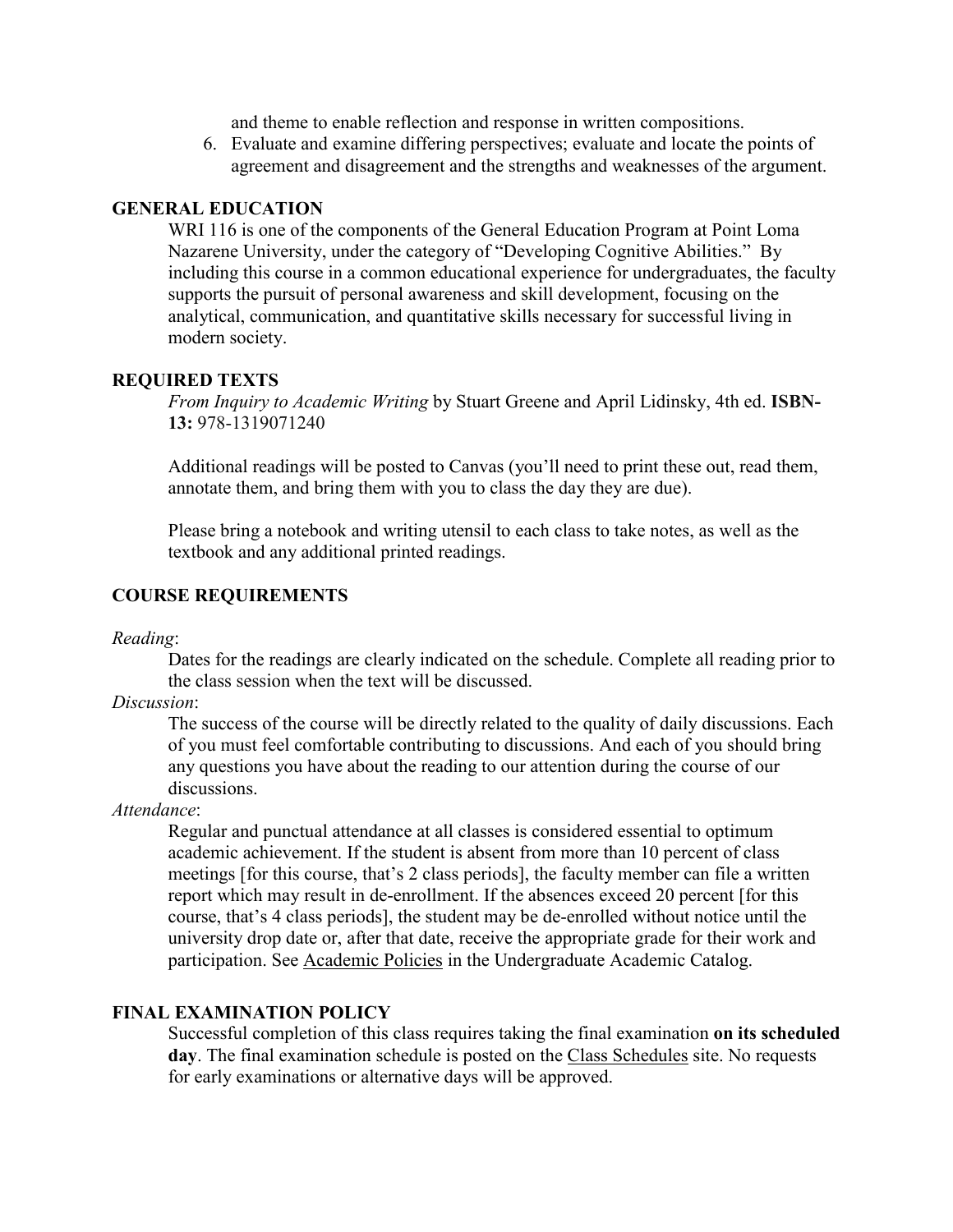## **METHODS OF INSTRUCTION**

This class is interactive and activity- and discussion-based. So you'll need to come to class prepared to talk and write about the course readings and contribute to and lead discussions, small group activities, and peer reviews. You will not understand what is happening during our classes if you haven't done the reading and you will miss out on valuable perspective and insights from your classmates if you do not attend class. The same goes for the writing assignments: they are designed to increase your understanding of the texts and make class more productive. Students who attend regularly, stay engaged in the class activities, and keep up with all of the assigned reading and writing usually succeed in this course.

# **GENERAL COURSE POLICIES**

# **CANVAS**

Throughout this course, students will be required to utilize Canvas to post homework responses, receive course grades, and access any changes to the *Course Schedule*. If the *Course Schedule* is updated, students will be notified well in advance, but will need to download the updated schedule which the instructor will post on Canvas.

# **The Canvas site for this class can be reached through taking the following steps:**

- 1. Open a browser.
- 2. Type [canvas.pointloma.edu.](http://canvas.pointloma.edu/)
- 3. Use your PLNU username and password to log in.
- 4. Find WRI110 on the courses menu. If you do not see it, check "All Courses" to find the course.

# **PLNU EMAIL**

Students must regularly check their PLNU email account for updates on assignments and scheduling.

# **RESPECT**

Practice basic respect and consideration toward your peers and professor. Please do not sleep, carry on private conversations, text, or work on assignments for other classes. Students who do so are not actively present in class and will lose participation points.

# **TECHNOLOGY**

Refrain from using technology during class time unless a classroom activity calls for it to be used. This means cell phones, laptops, iPads, and other electronic devices. More often than not, these create a distraction, rather than being useful. Taking notes by hand has been shown to aid long-term comprehension much more so than typing notes, so by all means, *please take handwritten notes* throughout this class. Use of technology during class will result in lost participation points.

# **TURNING IN ASSIGNMENTS**

All **major assignments** must be turned in on Canvas *before class on the day they are due*.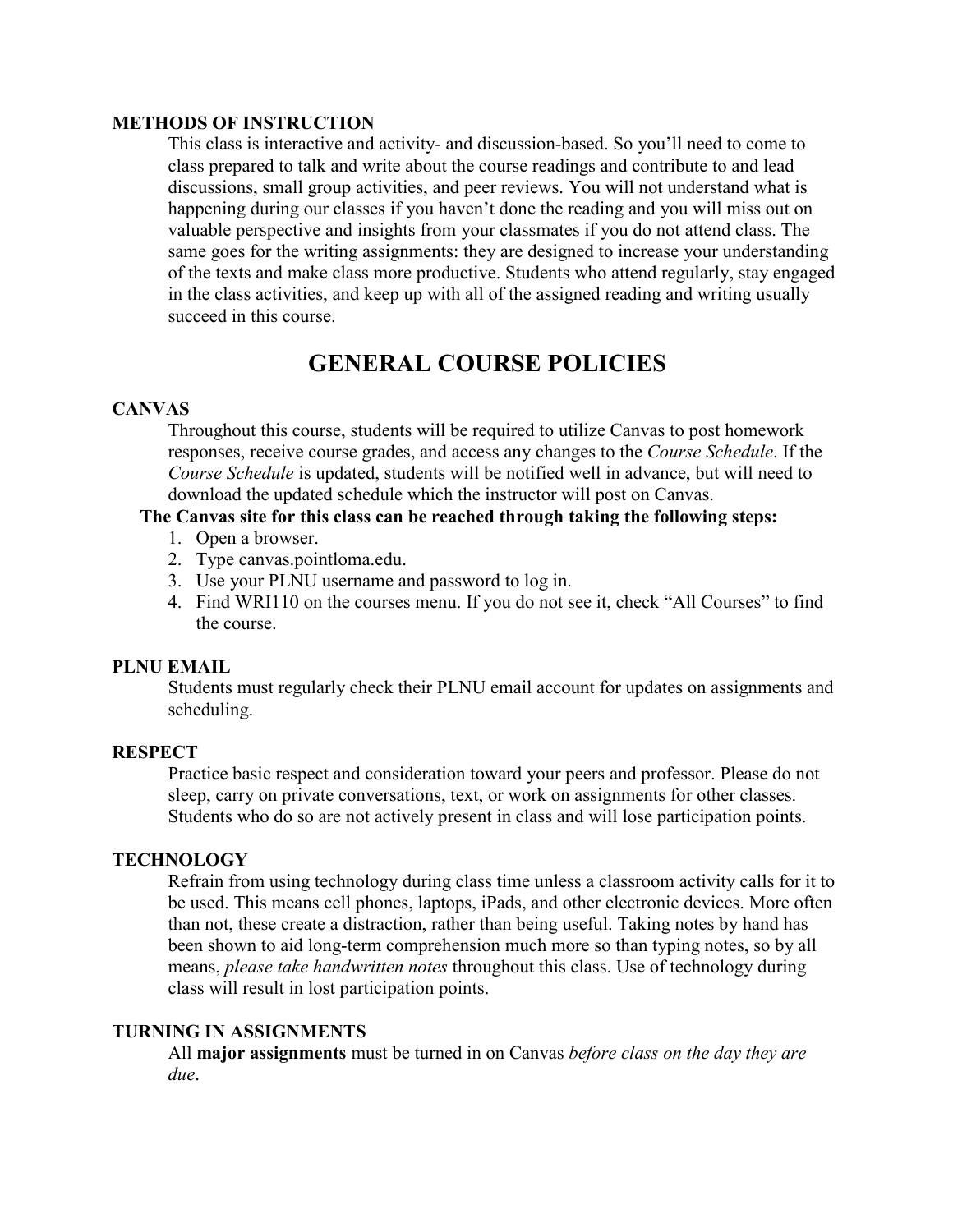All **smaller assignments** must be posted to our class Canvas page *before the start of class on the day they are due unless otherwise specified*.

Late essay assignments are those turned in any time after class on the due date. Late essays will lose a letter grade for each class period they are late (so an A becomes a B after one class period, and so on). Late essays must brought to the next class period, though keep in mind the above penalty for each day late. It is your responsibility to ensure that I receive your essay on the day it is due. If you know you won't be in class on a day a major assignment is due, it's your responsibility to turn it in ahead of time. **I will not accept late homework, and missed in-class work and quizzes cannot be made up.** 

# **ACADEMIC HONESTY**

Students should demonstrate academic honesty by doing original work and by giving appropriate credit to the ideas of others. Academic dishonesty is the act of presenting information, ideas, and/or concepts as one's own when in reality they are the results of another person's creativity and effort. A faculty member who believes a situation involving academic dishonesty has been detected may assign a failing grade for that assignment or examination, or, depending on the seriousness of the offense, for the course. Faculty should follow and students may appeal using the procedure in the university Catalog. See [Academic Policies](http://catalog.pointloma.edu/content.php?catoid=18&navoid=1278) for definitions of kinds of academic dishonesty and for further policy information.

#### **PLNU COPYRIGHT POLICY**

Point Loma Nazarene University, as a non-profit educational institution, is entitled by law to use materials protected by the US Copyright Act for classroom education. Any use of those materials outside the class may violate the law.

# **PLNU ACADEMIC ACCOMMODATIONS POLICY**

If you have a diagnosed disability, please contact PLNU's Disability Resource Center (DRC) to demonstrate need and to register for accommodation by phone at 619-849-2486 or by e-mail at [DRC@pointloma.edu.](mailto:DRC@pointloma.edu) See [Disability Resource Center](http://www.pointloma.edu/experience/offices/administrative-offices/academic-advising-office/disability-resource-center) for additional information.

# **PERSONAL NEEDS**

Counseling is available in the Wellness Center for undergraduate students at PLNU. They are open Monday through Friday during the academic school year to offer morning, afternoon, and evening appointments. Please call (619) 849-2574 to schedule a counseling appointment.

#### **PREPARATION**

You will be expected to come to class prepared to discuss readings, share your work, or comment on other students' work. Being prepared for each class is vital in creating a classroom that is conducive to learning—take notes as you read the textbook and assigned readings as this allows you to remember the material more fully. Be aware that you may also have assignments on Canvas, which must be done before class in addition to readings. If you do not consistently prepare for class, this will also negatively affect your participation grade in the course.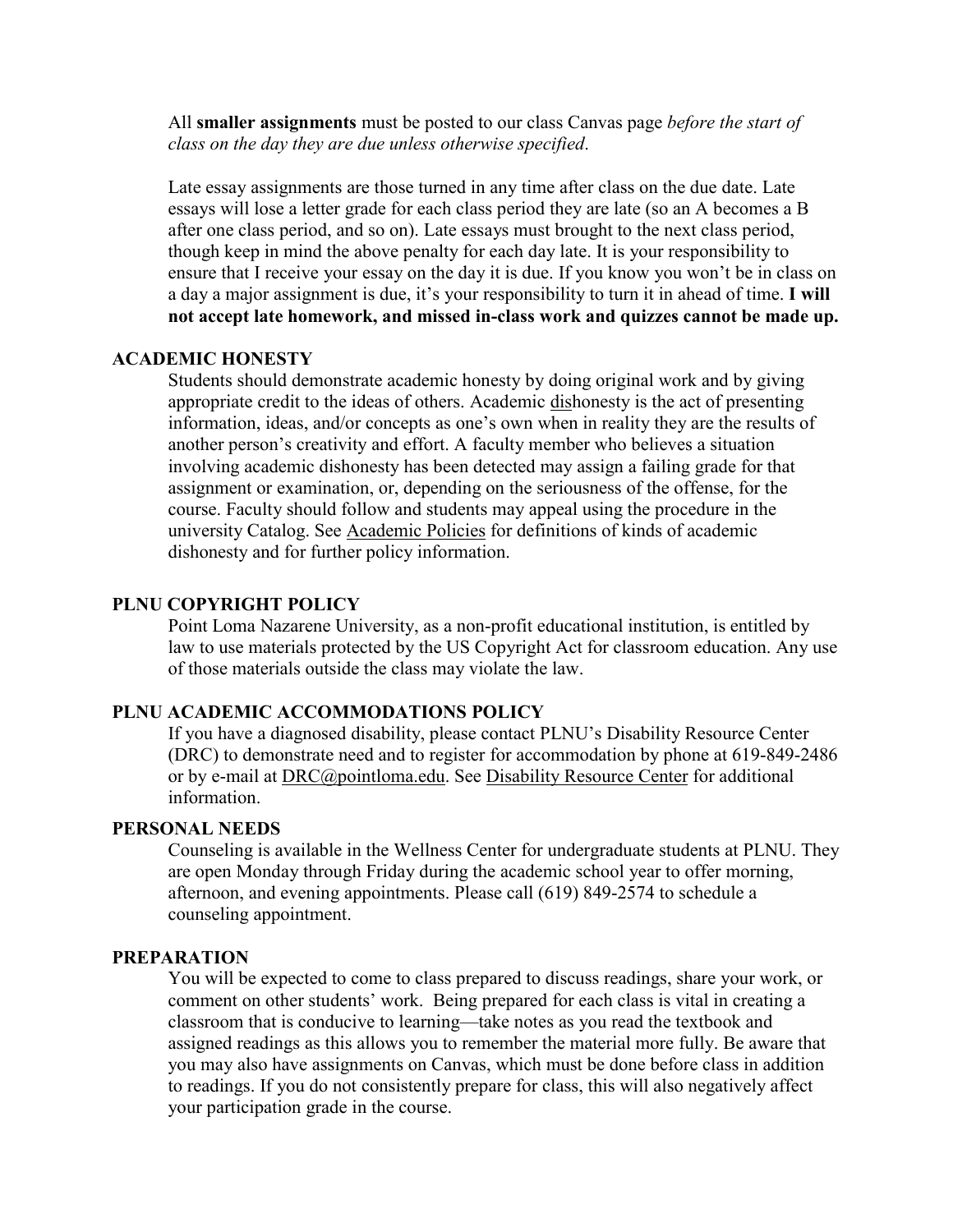# **COMPLETION POLICY**

You must complete all major essay assignments and the College Composition Final to pass this course.

# **WRITER'S STUDIO**

SAT, ACT, and diagnostic essay scores reveal your strengths and weaknesses as a writer, thinker, and communicator on the college entry level. Your diagnostic exam results and your professor's discretion will determine whether or not you will benefit the most by enrolling in WRI 097 which is a writing skills tutorial held in the Writers' Studio. If your score qualifies you to enroll in WRI 097, you will fulfill the requirements by working on your writing skills with a trained tutor in the Writers' Studio for one hour once-a-week for 10 weeks beginning the third week of the semester. You will be required to attend an introductory session to the Studio the second week of classes. During that session you will sign-up for a time to work with a writing consultant one hour a week throughout the semester. The writing assignments you work on with the consultant will be assignments assigned in this writing course. Students who work in the Studio benefit greatly from the time spent working alongside a pedagogically trained fellow writer.

The fee for the Studio, WRI 097, is \$150.00. Should you have the privilege of working in the Studio, know that the \$150.00 lab fee replaces a 3 unit, not-for-college credit course your scores would have previously required you to take. Failure to complete WRI 097 will result in a failing grade in WRI 110 and re-entry into the Studio the following semester to complete 10 sessions.

# **HOMEWORK AND COURSE ASSIGNMENTS**

# **FORMAT FOR ASSIGNMENTS**

- All work handed in must be typed unless specifically noted in the assignment.
- The paper format for all papers is MLA Style, unless APA is agreed upon.
- Major assignments must be turned in on Canvas in .pdf, .doc, or .docx format.
- Use standard 12 point Times New Roman Font.
- Use standard MLA heading for your name, my name, course name/number, and date.
- Double-space the entirety of your document.
- Use 1 inch margins for each side. NOTE: Microsoft Word is set to 1.25 margins.
- Before turning in your essay, use CTRL+A to select all; then click the bottom right arrow in the "Paragraph" box on Word's "Home" tab; then check the box that says "Don't add space between paragraphs of the same style." There should not be an extra space added between paragraphs.
- Insert your last name and a page number for each page after page 1 in the top right margin.
- Staple 2 or more page assignments on the top left corner.
- No cover sheets, unless specified by the assignment.

# **CURRICULUM REQUIREMENTS**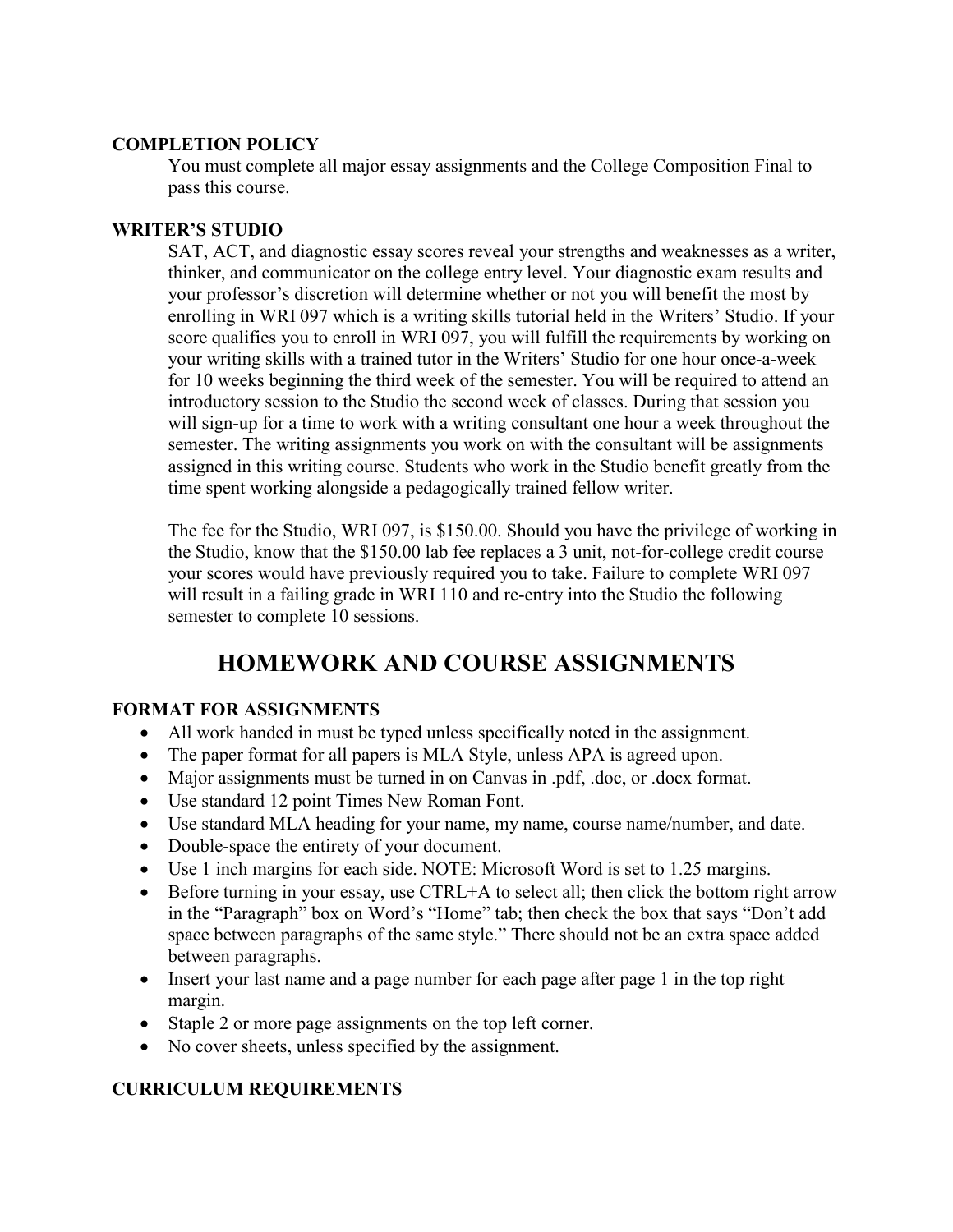To complete this course each student must write 2 in-class essays, 1 out-of-class proposal essay (4-5 pages), and one research paper (9-11 pages) with at least 12 sources cited.

# **MAJOR ESSAY ASSIGNMENTS**

## **In-Class Essay Assignments:**

- $\div$  Essay 1—Jan. 9—Diagnostic (1000-1600 words written in class) = no points
- $\div$  Essay 4—April 29—Final Essay Exam, 7:30-10:00 a.m. = 100 points

One essay and a research paper will be written outside of class and will make up 60% of your course grade. Pre-work and drafts of these essays will be responded to by your instructor and your peers. Detailed assignment sheets will be handed out for each essay. **Outside Class Essay Assignments:**

 $\div$  Essay 2—Feb. 13—Proposal (4 pages) = 200 points Essay 3—April 24—Research Paper (10-12 pages, not including Works Cited)  $= 400$  points

# **Essay Total: 700 Points**

# **INFORMAL WRITING/HOMEWORK**

Informal Writing/Homework consists of: in-class work, short exercises written outside of class, reading quizzes, Canvas assignments, and other work. Each homework assignment will have a specific point value, but the total grade will be a percentage grade out of 200 points. Ex: if you get an average of 8/10 (80%) on all homework grades, then you would receive 160/200 (80%) for this category.

#### **Homework Total: 200 Points**

#### **CLASS PARTICIPATION (INCLUDES PEER REVIEW)**

Coming to class well-prepared is critical in an activity- and discussion-based course like this one. I expect you to come to each class prepared—that means not just doing the reading, thinking about it, and digesting it, but also *bringing your textbook or printed readings to class.* Coming to class without the assigned reading for the day will result in a loss of participation points. You should also be prepared to actively engage in class discussions, peer reviews, and other in-class activities. I expect you each to meaningfully engage with the coursework and with one another.

Class participation will be graded out of 70. Each class that you attend and participate in is worth 2 points, up to a max of 50 points (27 non-exam MW meetings—any additional points acquired will be extra credit). You can miss three classes without it affecting your grade—but you are still responsible for the readings/homework due on the days you're absent. If you miss class or are significantly unprepared for class, you'll earn a zero for that day. **Each absence beyond 2 will result in 5 points being subtracted from the participation category.**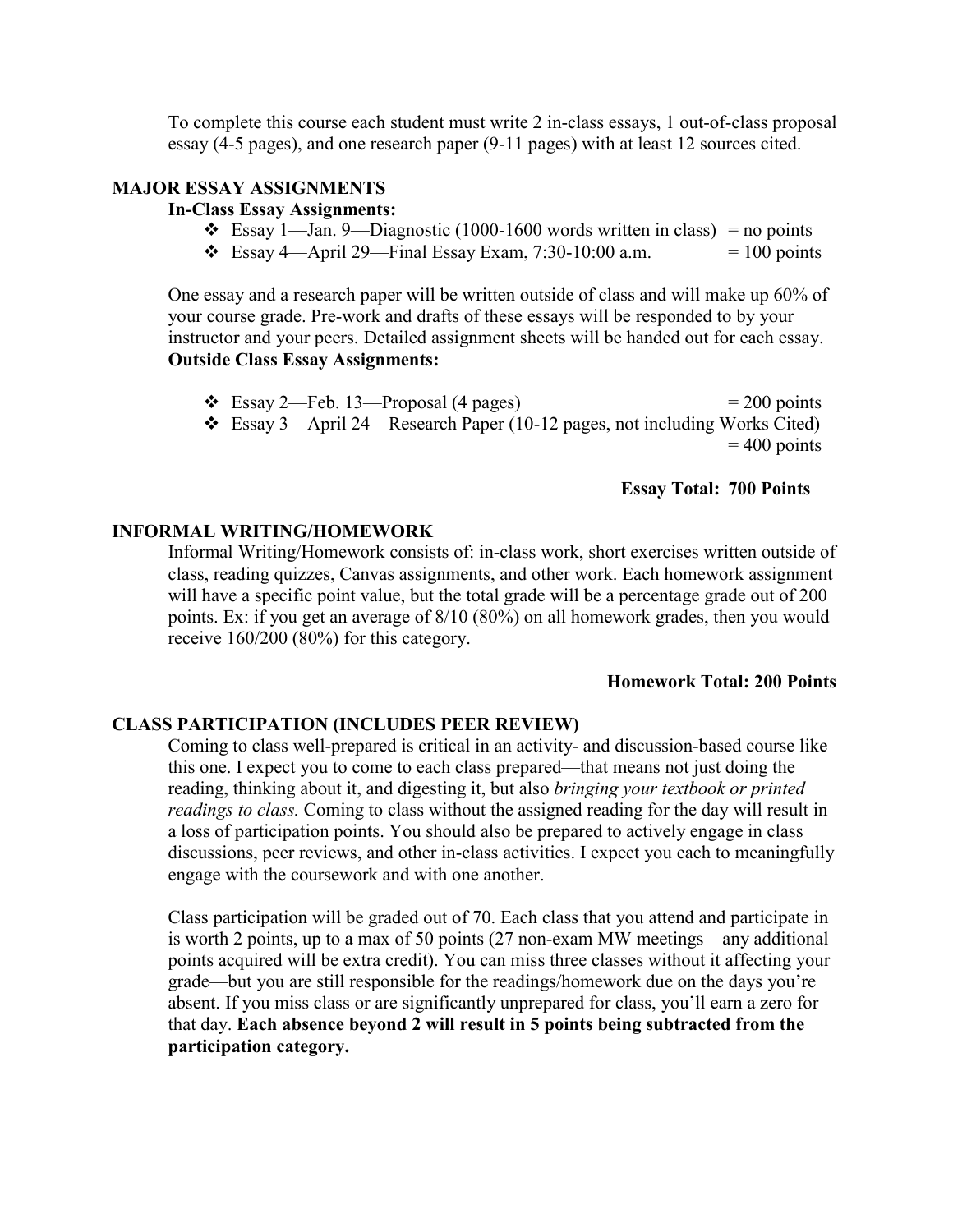For the remaining 30 points of your participation grade, you'll earn a 20 if you're doing the basics of engaging with the class; you'll earn a  $20+$  if I see you regularly leaping in and making strong contributions during full-class discussions, providing leadership or encouragement during group work, going the extra mile in giving specific feedback on your peers' writing, arriving on time to class, and/or otherwise demonstrating very strong preparation for and engagement in the class work; you'll earn a 10 or lower if you are frequently late, unprepared, inattentive, or disruptive.

I expect you to attend class and to arrive on time—but I also understand that things come up. In the case of an emergency, please contact me as soon as possible to discuss what arrangements can be made.

Peer review participation will be worth 5 points per peer review day, totaling 20 points.

# **Participation Total: 100 Points**

**COURSE TOTAL = 1000 Points**

# **LETTER GRADE GUIDELINES**

|                    |        | 920 - 1000 points  | A | 900 - 919 points   | $A-$  |
|--------------------|--------|--------------------|---|--------------------|-------|
| 880 - 899 points   | $B+$   | 820 - 879 points   |   | $800 - 819$ points | B-    |
| 780 - 799 points   | $($ +  | 720 - 779 points   |   | 700 - 719 points   | $C$ - |
| $680 - 699$ points | $1) +$ | $620 - 679$ points |   | $600 - 619$ points | D-    |

# **WHAT ESSAY GRADES ACTUALLY MEAN**

**A: Exceptional Work**: complex understanding and insightful application of skills and concepts; sophistication and depth in interpretation and style; proficiency in standard grammatical form and documentation conventions; high competence in all or almost all categories of the grading rubric.

**B: Very Good Work**: clear, thoughtful understanding and sound application of skills and concepts; correct written presentation; high competence in most categories of the grading rubric.

**C: Adequate Work**: obvious, general, or vague understanding and application of skills and concepts; acceptable written presentation; basic competence in many categories of the grading rubric.

**D: Less-than-Satisfactory Work**: limited understanding and weak application of skills and concepts; poorly presented written work; low competence in many categories of the grading rubric.

**F: Unsatisfactory Work**: inadequate understanding and incorrect application of skills and concepts; unacceptable written presentation; incompetence in most categories of the grading rubric.

# **COURSE SCHEDULE**

| <b>DATE</b>     | <b>READING</b>   | <b>ASSIGNMENTS DUE (in bold)</b> |
|-----------------|------------------|----------------------------------|
| WEEK 1          |                  |                                  |
| Tuesday, Jan. 8 | Go over syllabus |                                  |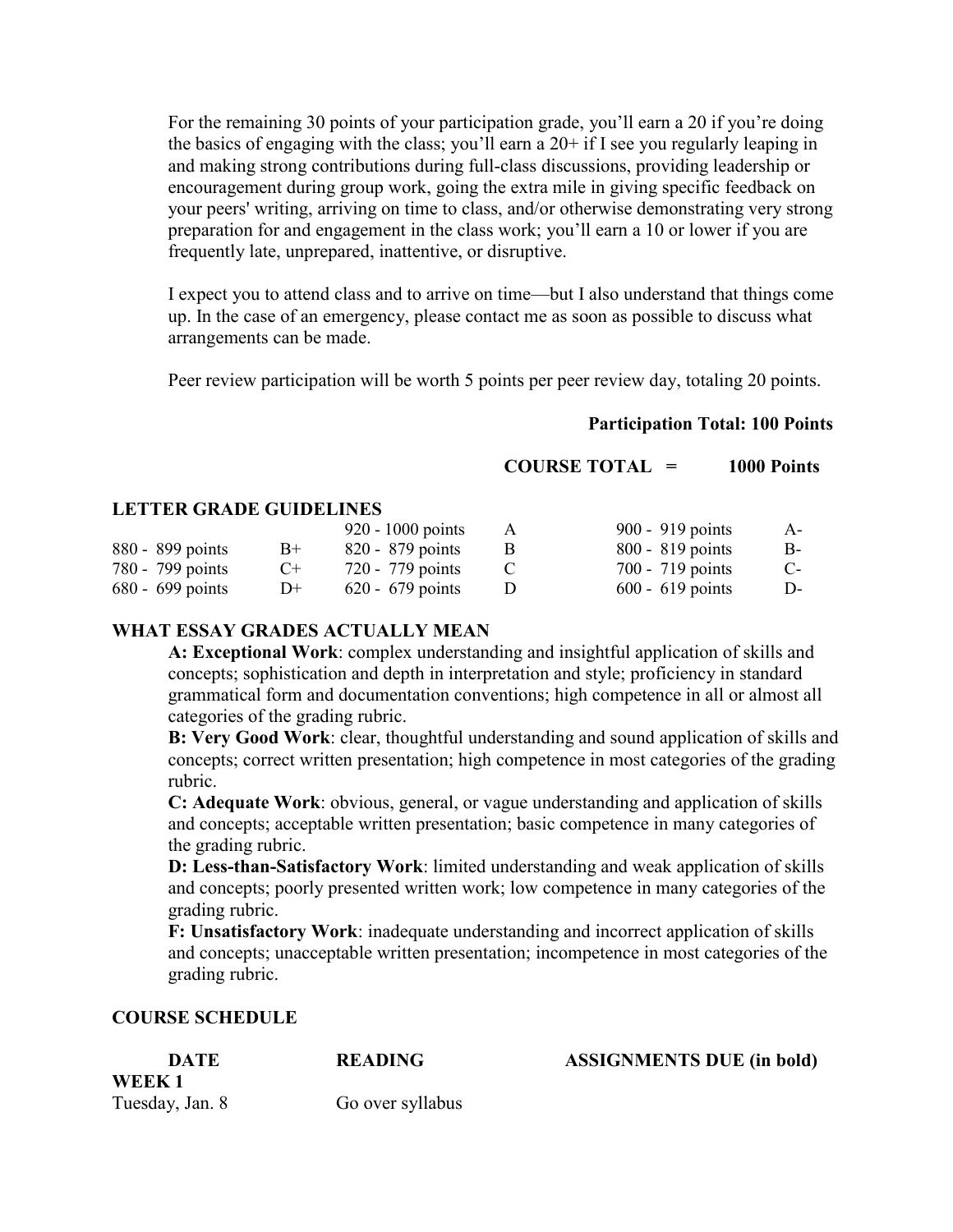**WEEK 2**

**WEEK 3**

**WEEK 4**

**WEEK 5**

**WEEK 6**

**WEEK 7** 

# **WEEK 8**

**WEEK 9 WEEK 10** Monday, Mar. 11

Wednesday, Mar. 13

**WEEK 11** Monday, Mar. 18

Wednesday, Jan. 9 Readings for Diagnostic Essay **In Class: Diagnostic Essay** 

Wednesday, Jan. 16 Chapter 1: Starting with Inquiry, Post Planning Doc. to Canvas Postrel's "Let's Charge Politicians for Wasting Our Time," and Deshpande's "A Call to Improve Campus Accessibility"

Monday, Jan. 21 **MLKJ DAY—NO CLASS** Wednesday, Jan. 23 Chapter 2: From Reading as a Writer to Writing as a Reader and Chapter 9: From Ethos to Logos

Monday, Jan. 28 Chapter 4: From Identifying Claims Bring at least one page of to Analyzing Arguments printed essay draft to class Wednesday, Jan. 30 Chapter 6: From Formulating to Developing a Thesis

Monday, Feb. 04 Appendix: Citing and Documenting Sources Wednesday, Feb. 06 Riley II's "Disability and Media..." and Chapter 12: From Revising to Editing

Monday, Feb. 11 In-Class Peer Review: Bring 2 printed copies of your Proposal Essay to class Wednesday, Feb. 13 Chapter 11: From Introductions **Proposal Essay Due** to Conclusion

Monday, Feb. 18 Diamond's "The Last Americans" Post 2 Possible Research Topics to Canvas Wednesday, Feb. 20 Xue's "China: The Prizes and Post Finalized Research Pitfalls of Progress" Topic to Canvas

Monday, Feb. 25 Library Session (Attendance Required) Wednesday, Feb. 27 Library Session (Attendance Required) Turn in Library Worksheet

#### Mar. 04-Mar. 08 **SPRING BREAK—NO CLASS**

| Bring 3 sources to class    |
|-----------------------------|
|                             |
|                             |
| Bring 3 paraphrases and 3   |
| summaries of new sources to |
|                             |

Monday, Jan. 14 Chapter 12: Proposals Post 2 Possible Proposal Topics to Arguments Canvas